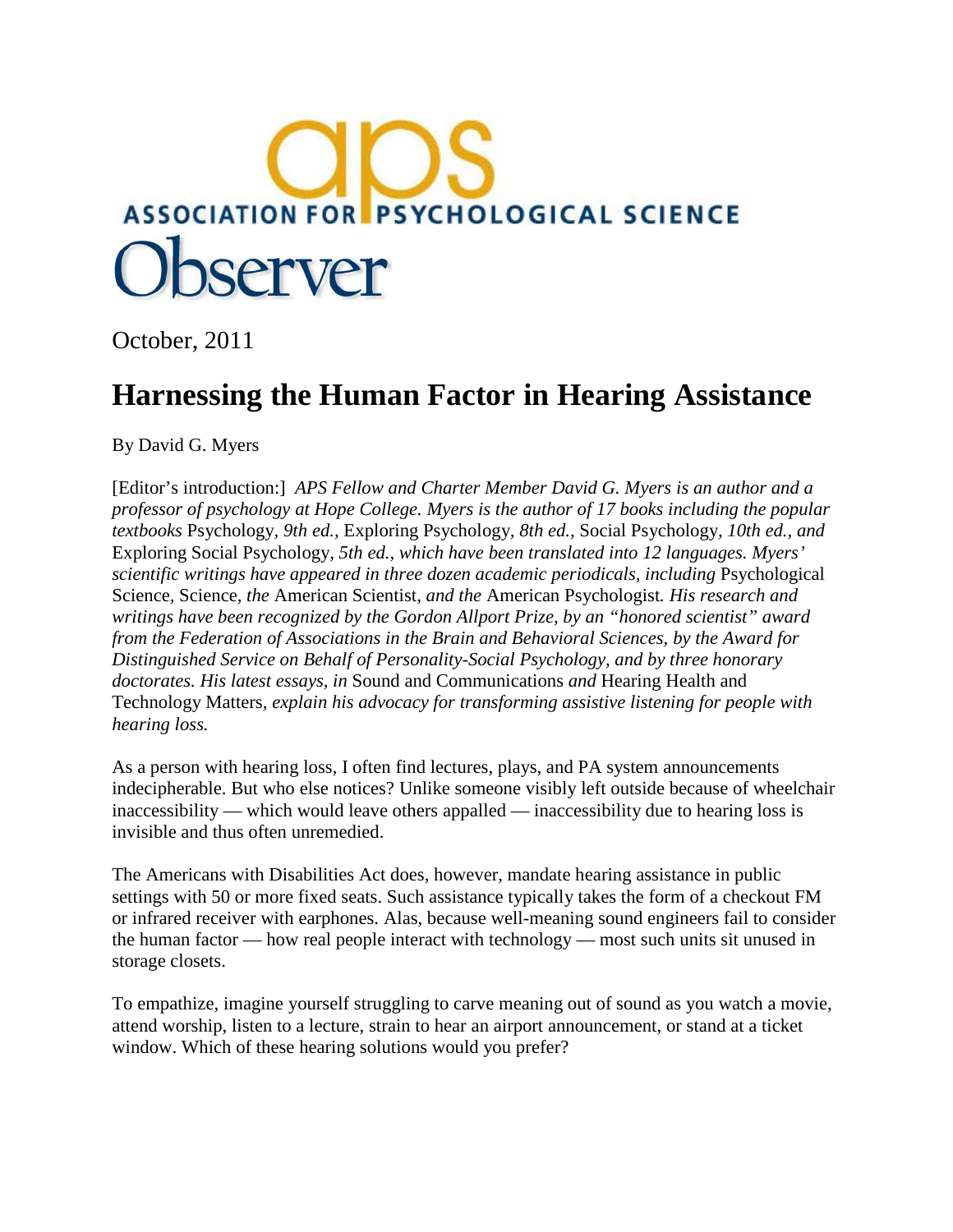- 1. Taking the initiative to go locate, check out, wear, and return special equipment (typically a conspicuous headset that delivers generic sound)?
- 2. Pushing a button that transforms your hearing aids (or cochlear implant) into wireless loudspeakers that deliver sound customized to your own needs?

Solution 1 — the hearing-aid-incompatible solution — has been America's prevalent assistivelistening technology. Solution 2 — the hearing-aid-compatible solution — has spread to Scandinavian countries and across the United Kingdom, where it now exists in most cathedrals and churches, in the back seats of all London taxis, and at 11,500 post offices and countless train and ticket windows.

Twelve years ago I first experienced this hearing technology at Scotland's Iona Abbey. As the spoken word reverberated off the 800-year-old stone walls, it was, for me, an unintelligible verbal fog. My wife then noticed a sign indicating a "hearing loop" — a magnetic communication system that transmits PA system output via a room-surrounding wire loop to a hearing instrument "telecoil" sensor. (Telecoils now come, cost-free, with most new hearing aids and all new cochlear implants.) Push a button to activate the telecoil and, voila!, the hearing instrument becomes a wireless in-the-ear loudspeaker for magnetic signals sent from hearing loops (as I discovered that day), as well as from many modern telephones.

The result was stunning: Suddenly I was hearing a clear voice speaking from the center of my head. The delicious sound (is this what others hear?) put me on the verge of tears. On returning home, I installed a \$250 hearing loop in my home TV room. If someone watches TV with me, they hear sound from the TV while I hear it broadcast by my hearing aids (which can simultaneously pick up room conversation). My office phone likewise connects to a hearing loop, which transmits amplified phone conversation to both my ears, with greatly increased clarity. (When taking voice mail messages, I can leave the handset on the desk.)

Given how well this simple technology works in other countries and in my home and office, why not loop my community? So, with support from some local companies, foundations, and media, I introduced hearing loops to West Michigan. Nearly a decade later, we now have them in hundreds of locations, including most worship places, many school and senior citizen center auditoriums, the convention center and airport in Grand Rapids, and even Michigan State University's basketball and special events arena.

The response has been gratifying, with use of hearing assistance multiplying and with words of appreciation flowing from audiologists ("Never in my audiology career has something so simple helped so many people at so little cost"), audio professionals ("After installing our first loop system and seeing the reaction from the individuals with hearing loss, we immediately shifted our sales focus to loop systems"), and consumers ("The experience of actually hearing such clear sounds was thrilling and hard to describe").

A California audiologist, Bill Diles, has installed hearing loops in the TV rooms of more than 1,800 patients. His patient surveys reveal markedly increased satisfaction, given the hearing loop, with both their TV listening and their hearing aids.